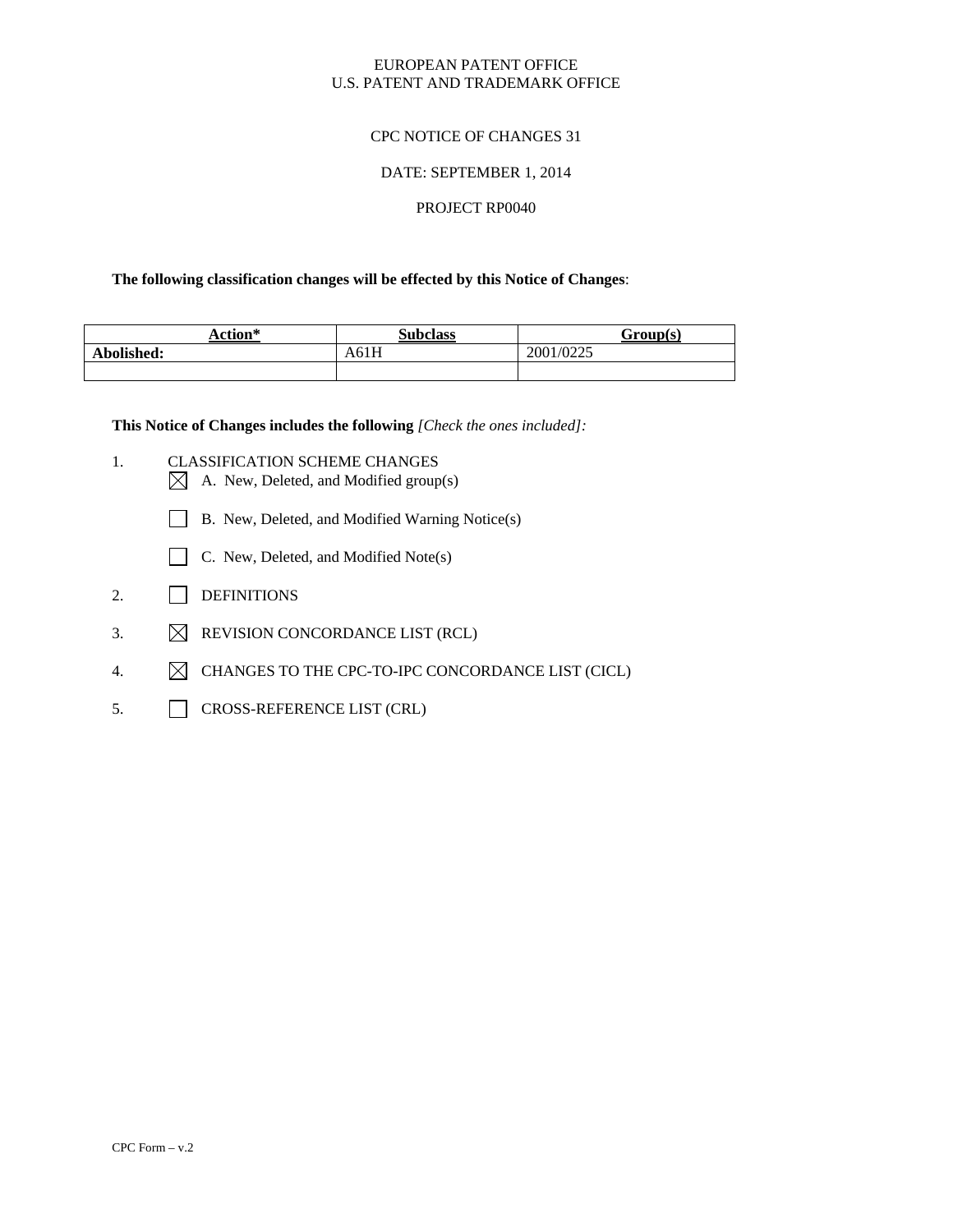#### CPC NOTICE OF CHANGES 31

#### DATE: SEPTEMBER 1, 2014

# 1. CLASSIFICATION SCHEME CHANGES PROJECT RP0040 ${\bf \texttt{PROJECT~RPO040}}$ 1. CLASSIFICATION SCHEME CHANGES

A. New, Deleted, and Modified group(s)

#### **STIMULATING REFLEX POINTS IN THE BODY; ARTIFICIAL RESPIRATION; MASSAGE; SUBCLASS A61H - PHYSICAL THERAPY APPARATUS, e.g. DEVICES FOR LOCATING OR BATHING DEVICES FOR SPECIAL THERAPEUTIC OR HYGIENIC PURPOSES OR SPECIFIC PARTS OF THE BODY**

| Type* | Symbol        | Indent Level | <b>Title</b>             |  |
|-------|---------------|--------------|--------------------------|--|
|       | A61H2001/0225 | dots         | indexing code ><br>empty |  |

 $D =$  deleted entries,  $U =$  entries that are unchanged, but presented in order to show the hierarchy of the scheme to simplify understanding \*N = new entries, C = entries with modified file scope, M = subclasses or groups do not impact the file scope,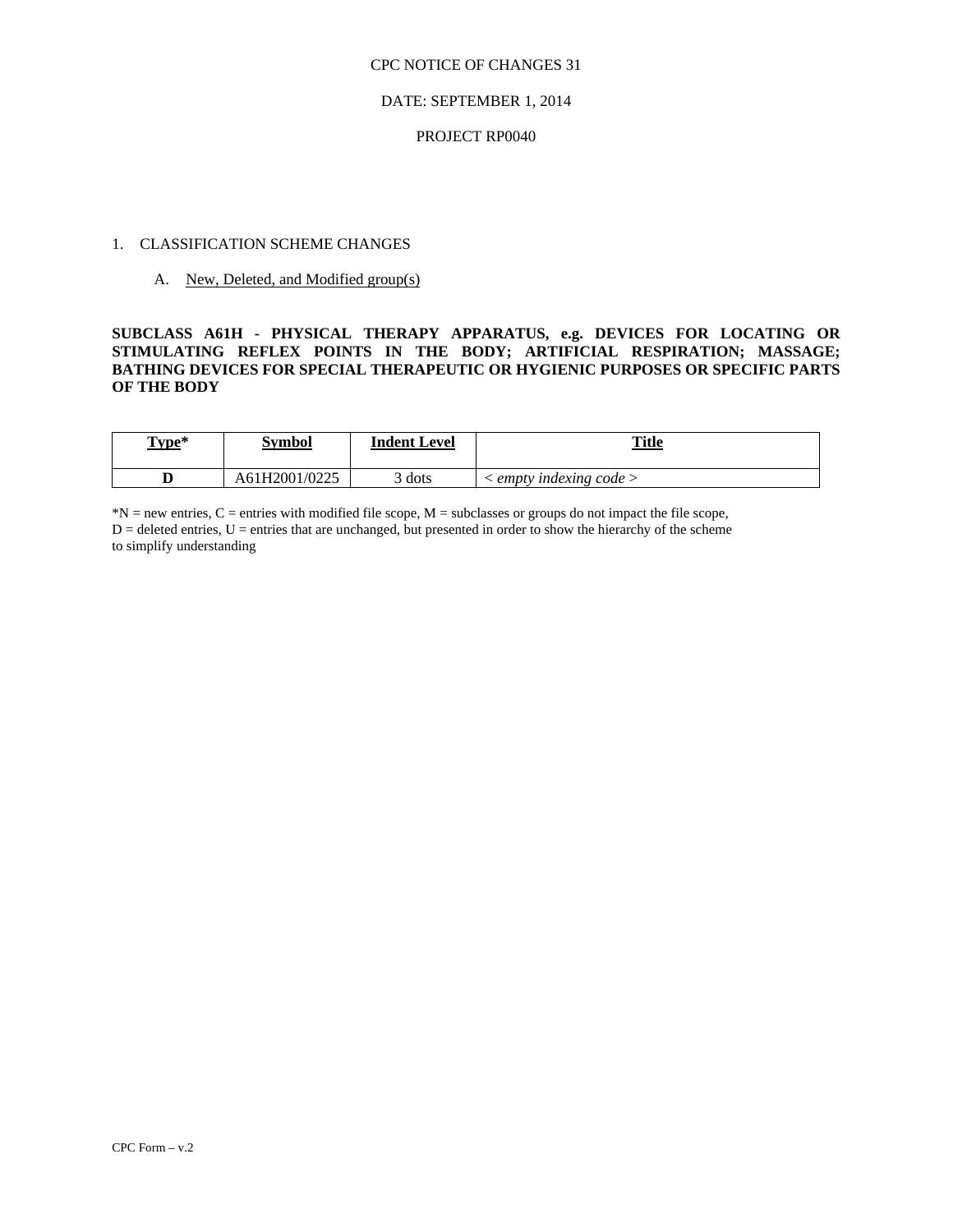# CPC NOTICE OF CHANGES 31

## DATE: SEPTEMBER 1, 2014

# PROJECT RP0040

# 3. REVISION CONCORDANCE LIST (RCL)

| <b>From CPC Symbol</b> | <b>To CPC Symbol</b> |
|------------------------|----------------------|
| A61H 2001/0225         | A61H 1/0218          |